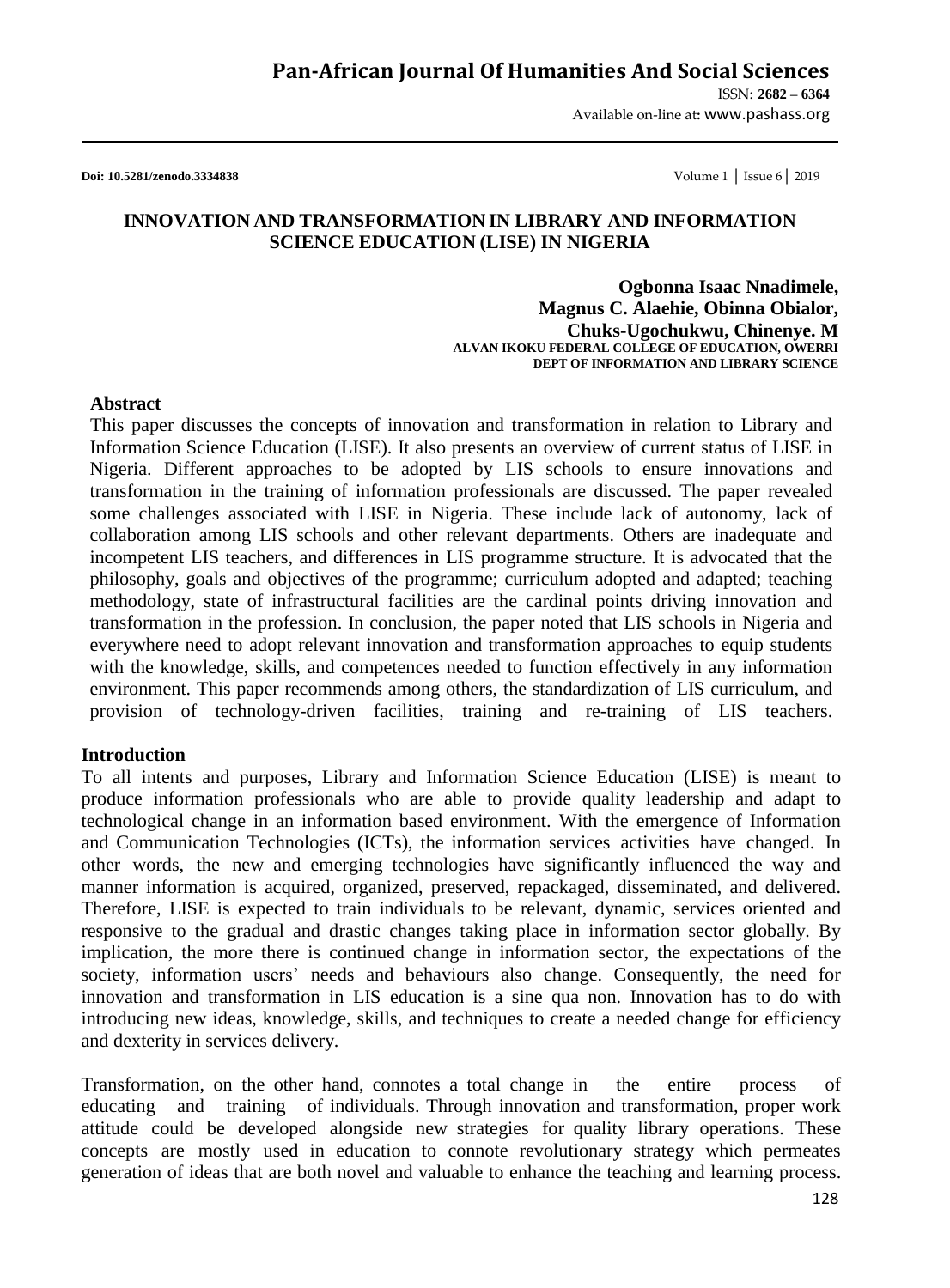According to Mohammed (2013), several issues concerning LISE need to be upheld, sustained, introduced and even discarded, modified and maintained, constructed and reconstructed to support the changing milieu of the information system. Such issues include variations in the philosophy, nomenclature, curriculum contents, teaching methodologies, students' learning and work experience. The level of ICT literacy of teachers and students and type of infrastructural facilities need to be taken into consideration in the training of visionary information professionals.

## **Innovation and Transformation: Conceptual Framework**

Innovation and transformation are concepts that cannot be avoided when quality LIS education is to be achieved. Innovation is derived from the Latin word *innovare* which means to renew or alter. Hornby (2011) defines innovation as the alteration of what is established by the introduction of new elements or forms to make something better than before. It refers to the ability to apply new ideas or individual initiatives, imaginations, intuitions, and insights to enhance the quality of products or services (Anyanwu, 2010). That means innovation in library and information science (LIS) education involves the application of new ideas, knowledge, and skills to the entire teaching and learning process in order to enhance the activities of information generation, organization, dissemination and delivery of new ideas besides the old known ones.

Transformation, on the other hand, refers to the process of changing things totally. The concept could be seen as the ability to produce ideas that are capable of changing the major elements of existence. Transformation is a manifest of insights which borne out of creation of new things by means of experience, interpretation, and even evaluation of challenges encountered in the past. Transformation is the product of hard mental exercise which involves going beyond the usual situations and carrying out gradual alterations and refinements over a period of time in order to discover a better, improved, and readily accepted ways of doing things. As noted by Rao (2012), transformation could be likened to creativity which simply means the ability to imagine or invent something, better still, generate new ideas by combining, changing, or reapplying existing ideas. Transformation of LIS education involves the generation of new methods, strategies, techniques, processes, and ways to change a wide array of issues related to the education of information professionals.

Innovation and transformation are often applied interchangeably by many scholars but they are not totally the same. Innovation implies the modification and improvement of existing products, services, and process. Whereas transformation suggests the strategies or conditions capable of changing things related to products, services, and process. The concepts, though not restricted to librarianship and the training of information professionals, are beneficial for sustainable development in information sector. The feasible attributes could help LIS schools to overcome possible present and future challenges which they may encounter in the process of information generation, organization, re-packaging, dissemination, and delivery. Innovation and transformation in LIS education implies alteration or partial adjustment in the programme philosophy, goals, and objectives; course contents; course materials; delivery strategies; learning environments; and evaluative techniques.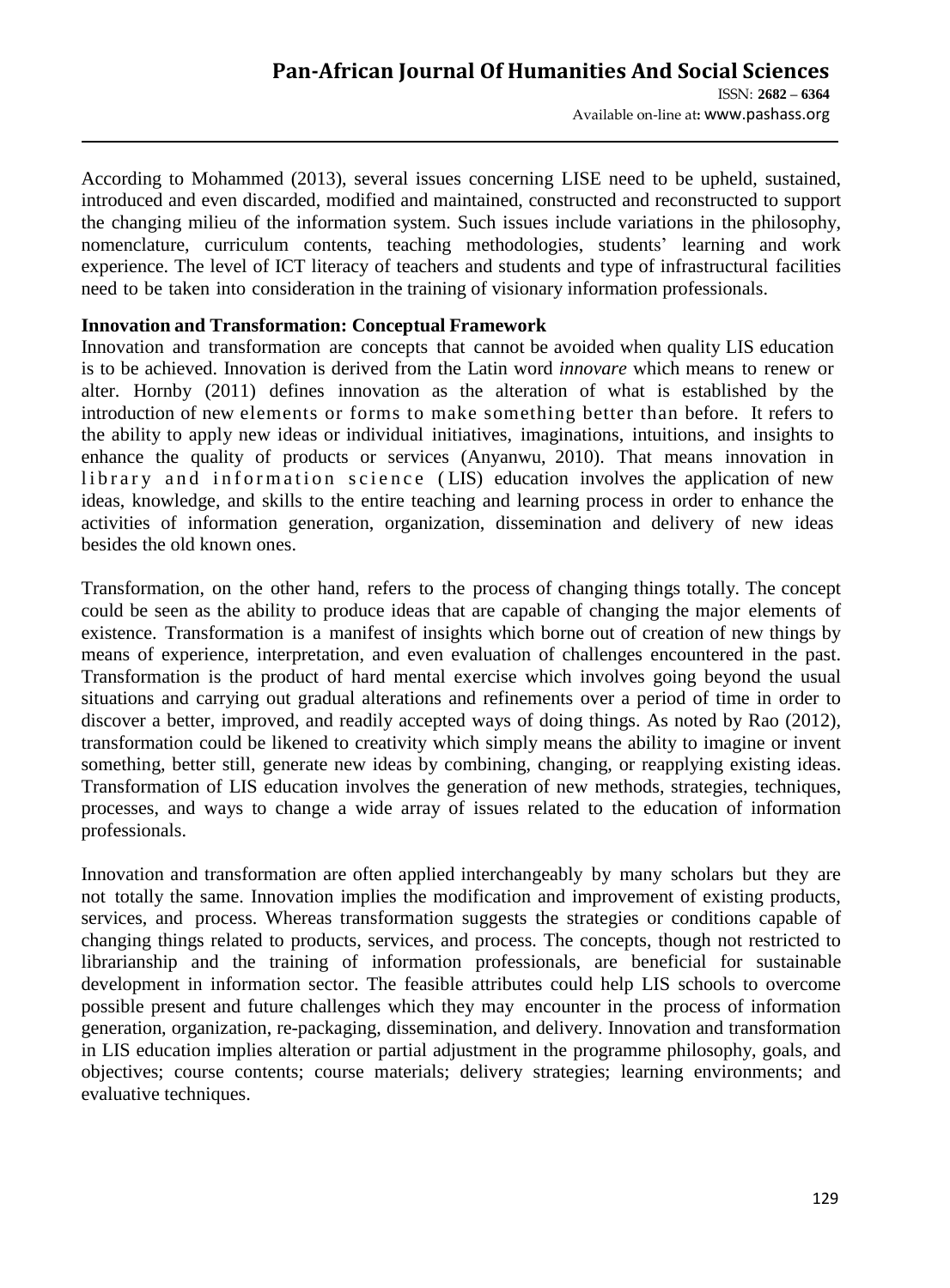## **Current Status of LIS Education in Nigeria**

Although, LISE started in Nigeria in the 40s and was given serious consideration in the 50s, the development of library schools has not been encouraging. In assertion, Mohammed (2013) notes that LISE seems not to gain prominence in Nigeria compared to other disciplines. The author posits that LIS as a professional course is offered in private, state, and federal universities, polytechnics, and colleges of education at various levels but its acceptance is fairly slow. However, its growth has extended to many higher institutions predominantly in the Western, Northern, and Eastern parts of Nigeria but definitely not in the Southern part.

LISE in universities is being run at different levels for varieties of certification, ranging from Certificate, Diploma, Bachelor Degree, Postgraduate Diploma, Masters' Degree, MPhil, and PhD.

The programmes are offered on full time and part time basis in most universities in Nigeria. The minimum duration for the full time programmes is stipulated by the Nigerian Universities Commission (NUC) and the relevant institutions. Certificate, Postgraduate Diploma, and MPhil take one full academic session (two semesters); Diploma, and Masters' Degree demand two full academic sessions (four semesters); Bachelor

Degree takes four full academic sessions (eight semesters); and PhD takes three full academic sessions (six semesters). Part time programmes at any level usually take longer duration as required by the institutions.

There are differences in the nomenclature of LIS programmes and even the certifications. According to Mohammed (2013), the differences depend mostly on the faculty or school where the programmed is hosted. The author asserts that some universities award Bachelor of Library Science (BLS), others award Bachelor of Library and Information (BLIS), Bachelor of Science, Library Science or Library and Information Science (BSc LS or BSc LIS), Bachelor of Arts, Library Science or Library and Information Science with specialization in a given subject area in the Arts, Social Sciences, and Humanities disciplines (BA LS/LIS), and Bachelor of Education with specialization in teacher librarianship (B.Ed. LS/LIS).

At postgraduate level, the nomenclature and certification also varies from PGD in Library Science, Master of Library Science (MLS), Master of Library and Information Science (MLIS), Master of Philosophy (MPhil), to Doctor of Philosophy (PhD) with specialization in Library Science, Information Science, Archives and Records Management, Book Trade and Publishing, Information Management, etc. LIS programmes at post-graduate diploma and masters' levels in most Nigerian universities do not give prominence to specialization. The situation is disheartening as specialty, especially at such levels, is supposed to be regarded as a hallmark in any profession which provides detailed and appropriate body of knowledge needed for expertise in a peculiar subject area.

In other higher institutions like polytechnics and colleges of education, LISE is offered at two levels for certifications in either Library Science or Library and Information Science. In polytechnics, the teaching of librarianship takes place at National Diploma and Higher National Diploma levels. In other words, students studying Library Science (LS) or Library and Information Science would be awarded National Diploma or Higher National Diploma in LS or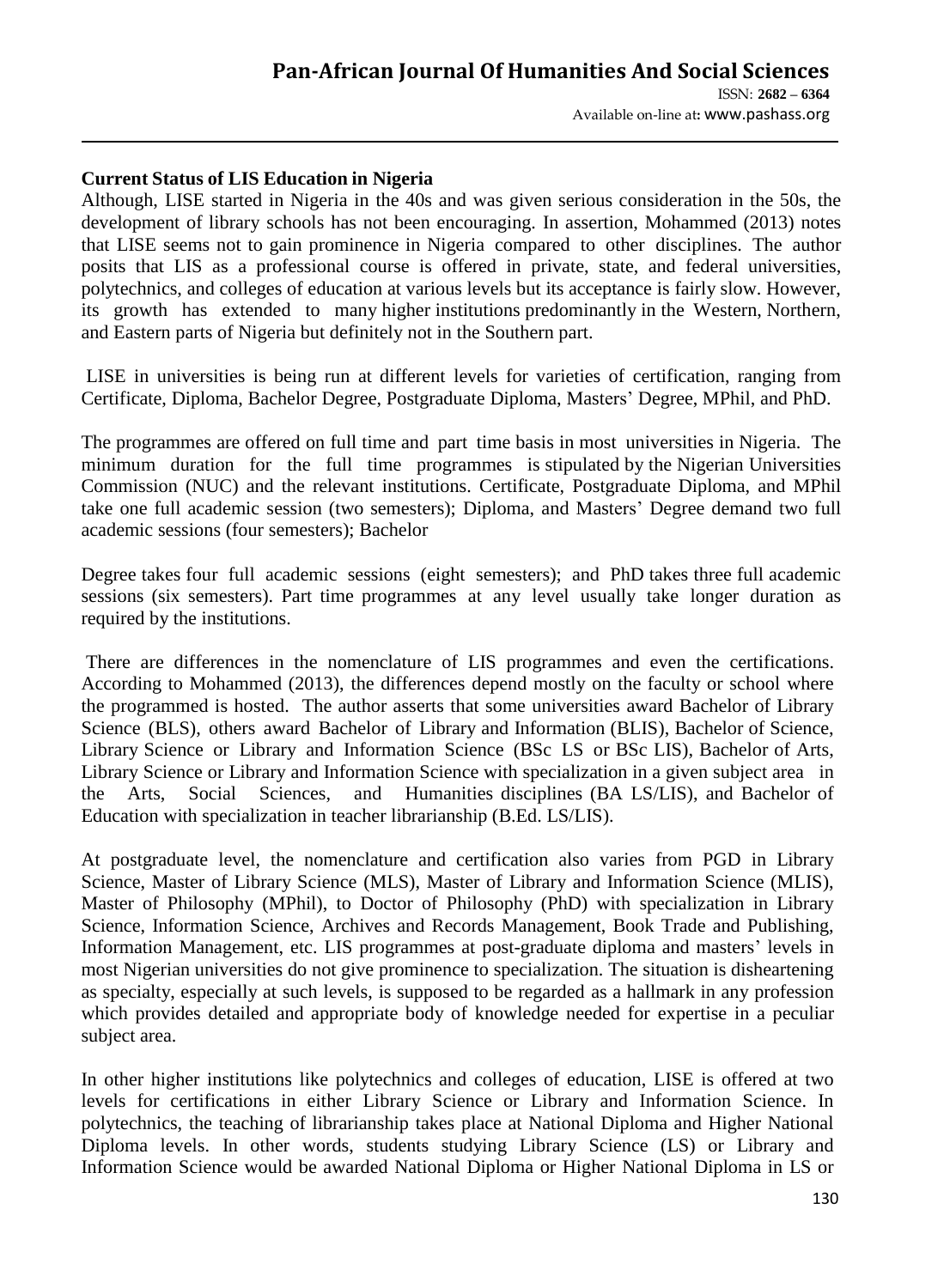## **Pan-African Journal Of Humanities And Social Sciences**  ISSN: **2682 – 6364** Available on-line at**:** www.pashass.org

LIS upon graduation as the case may be. In Colleges of Education, the course is also offered at one or two levels depending on the institutions' programme. Some Colleges of Education in Nigeria are degree awarding institutions while some award National Certificate of Education (NCE) which is equivalent to National Diploma. That means, LISE can be offered at NCE level or degree level in colleges of education with specialization in Library Science. In most cases, it is combined with other subjects like Integrated Science/Library Science, Mathematics/Library Science and so on. Be that as it may, LISE in Nigeria has continued to make considerable progress over the years despite the challenges. Diso and Njoku (2013) also note that as at 2013, twenty-five universities (state, federal, private) in Nigeria offer accredited LIS programmes at various levels. Aside universities, fourteen polytechnics (state, federal, private) and not fewer than five colleges of education in different parts of the country run accredited LIS programmes. Current statistics published by different higher institutions reveals an increase in LIS students' enrolment as at 2016 admission year (Wikipedia, 2017). This is an indication that LISE is gradually gaining acceptance in the Nigerian society.

#### **Approaches to Innovation and Transformation in LIS Education**

Approaches are simply ways or strategies of reaching out for solutions or improvements. The issue of innovation and transformation in LISE is extremely important due to the increasing demand for dexterity in services delivery, application of Information and Communication Technology, and recent competition in the field to remain relevant in the global market. By and large, all areas in the LIS programme require innovation and transformation at one point or another. This is to ensure a robust output of qualitative information generation, organization, storage, dissemination, and re-packaging. This paper suggests the following approaches to be adopted in LIS schools in order to bring about the desired innovative and transformational changes in LISE.

#### **Technological Approach**

Technology remains the hub of innovation and transformation. With rapid advances in information technology and information and communication technologies, the teaching and learning process have changed drastically. A number of studies conducted on the effect of technologies on education reveal that the use of technologies has created a profound positive change in education system. This is to say that technologies have come to incorporate into the teaching and learning process, a blend of interactive capabilities including computer-mediated instruction to create innovation and transformation in education. New technologies in form of software packages, hardware, and electronic communications could provide new, interesting, and rewarding learning methods and conducive environment for LISE. The use of projectors and public address system is extremely needed to enhance visual and audio quality especially when teaching large class size. LIS schools need at least a laboratory equipped with computer systems and Internet connectivity and sometimes with audio-active equipment. Besides, any Internet-aided environment offers people the opportunity to interact and discuss with other people of same information interest using facilities like Bulletin Board System (BBS), Telnet, Finger, Gopher, File Transfer Protocol (FTP), Archie, etc.

When planning for technologically-based LIS education, the ICT literacy, the content of each course, the selection of delivery technology, and the supporting facilities available must be determined. It is obvious that the teaching staff, non-teaching staff and students need special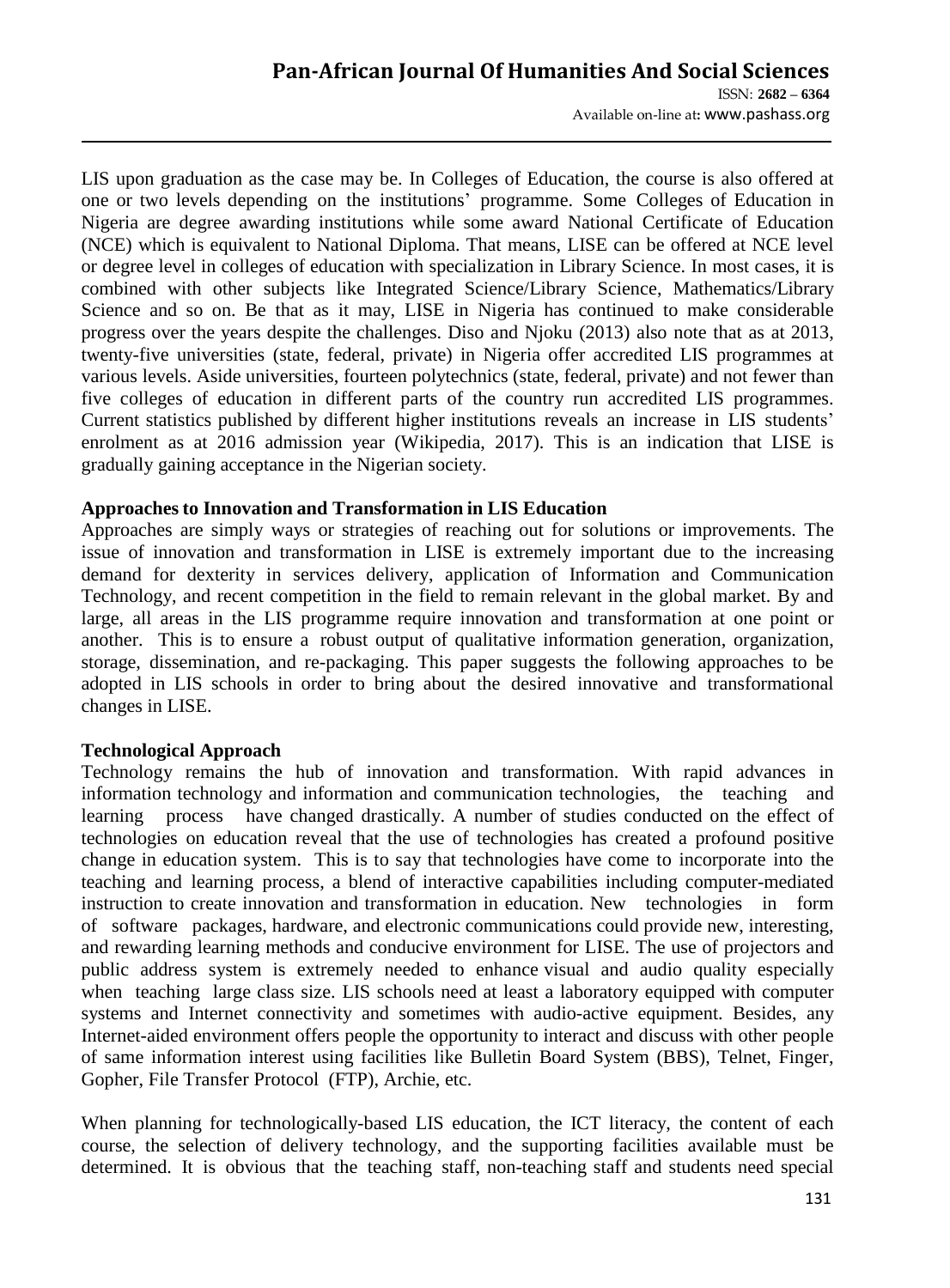knowledge and skills including techniques of using software and hardware, selection and assessment of course delivery models, ability to conduct information each as well ability to troubleshoot as need arises.

## **Management Approach**

Management is simply defined as the ability to reorganize what needs to be done and making sure that it is done right, efficiently, and promptly. It is one of the most influential forces to innovation and transformation of any system. Management is a process of utilizing all the available resources (human, material, financial) within an organization in order to achieve the organizational goals and objectives. Indeed, the main goal of LISE is to train individuals that will be able to manage information environments effectively and efficiently. This entails being able to apply certain principles to information activities for desired results. Every LIS graduate is expected to perform management functions in a distinctive area (e.g. section, unit, division) within an information environment. It is expected of all information professionals to plan, organize, lead, and control effectively for the successful operation of day to day activities. That means, there must be a serious commitment to teach management-driven courses with the aim of exposing LIS students to the background of the subject vis à vis theories, principles, functions, leadership styles, etc.

Furthermore, it is essential that LIS schools have a written strategic plan that could guide decision making and that needs to be constantly revised and updated to accommodate inputs from alumni, students, teaching and non-teaching staff. The heads of LIS schools need to adopt aggressive and assertive approach to ensuring that the desired change in the education of information professionals is achieved. LIS schools need to apply innovative management principles to harness the products, process, and services or operations within the department and host institution. Although, the professional knowledge base of librarians or LIS educators is highly important in the transformation of LISE, obviously, management skills cannot be overemphasized in reaching targeted performance.

#### **Partnership Approach**

Partnership could be regarded as cooperation, collaboration, alliance, or network aimed at mutually beneficial outcome. Innovative and transformative ideas could be facilitated through borrowing a lift from other similar organizations. In other words, LIS schools in Nigeria could adopt partnership approach to bring about the desired innovation and transformation. Partnership, among LIS schools allows the possibilities to jointly tackling the problems and challenges of LISE that are common to them in order to achieve desired results. Johnson (2012) explains that partnership in LISE may be local, regional, or international. Local partnership could be the one existing among LIS schools within defined national boundaries while regional partnership exists among LIS schools within a particular region of the world. International partnership, on the other hand, exists among LIS schools across national boundaries. Be that as it may, p a r t n e r s h i p c o u l d b e successful when the partners are able to;

- establish the possibility for the partnership before entering into it.
- understand the prospective partner's capacity to sustain the partnership.
- recognize the existing political, economic, and social realities that may influence the partnership.
- define the areas of partnership.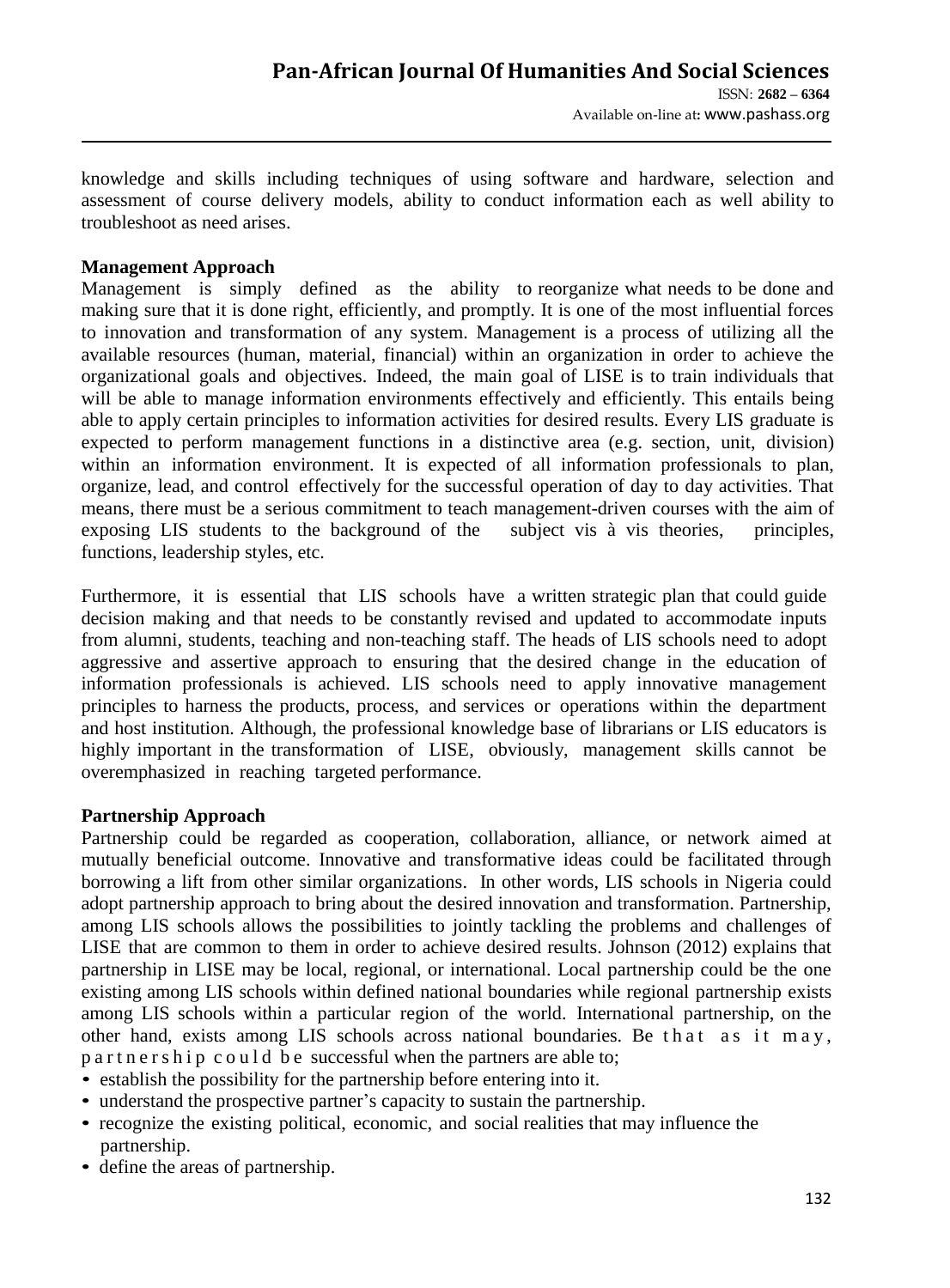- create trust in the partnership and develop mutual respect for one another.
- identify the key persons to spearhead the partnership.

LIS schools in Nigeria need to partner with other LIS schools within the country, in other developing countries and in the developed world to bring about innovation and transformation in many areas of LISE. The areas include teaching, research, curriculum development, knowledge sharing, students' industrial training, oral examination, exchange programmes among others.

## **Ethical Approach**

Ethics is concerned with the behaviour or conduct of individuals or group in the society. It is expected in any profession that there are established rules, principles, norms and values guiding the conduct of its members vis a vis the activities. This helps in determining what is morally right or wrong within the profession. Ethical considerations in LISE spread through the entire information cycle: selection, acquisition, organization, storage, preservation, dissemination, and delivery. At every stage of information cycle, there are widely accepted ethical codes guiding the involving activities to assure standard and quality of services. This does not necessarily mean that ethical codes should be the same globally, the reason being that there are differences in information environments, policies, facilities, interest, perceptions, experiences etc.

LIS schools need to critically assess the ethical issues arising from the information cycle within their environment and develop ethical codes alongside with the standards ones for effectiveness and efficiency. Thus, changes in information system brought by different technologies must be a guiding factor. As noted by Mabawonku (2011), the essence of ethical code is to resolve conflicting interests within the information cycle, and harmonize the interests of information providers with those of information users. Consequently, LIS schools in Nigeria need to include in their curriculum, course(s) that would not only equip the students with knowledge of best practices for the profession but also with the ability to educate the government, policy makers, and other stakeholders on the value of maintaining ethics in providing, accessing and using information for decision making, self and national developments.

# **Research Approach**

Research could be defined as the process of investigating thoroughly, carefully and more exhaustively about issues in order to discover, interpret, and revise accepted knowledge in the light of new facts or ideas. In order words, research reveals new and sometimes better ways of handling situations in information environment. The ultimate success of LISE may be more dependent on the research outcomes. Through research appropriate information practice and educational techniques could be either developed or and deployed to create a clear-cut distinction between traditional and modern information experience.

LIS schools and their host institutions should, as a matter of necessity, fund viable research projects as well as encourage teaching staff and students to conduct research on current trends in information practices, teaching strategies and supporting facilities, educational technologies, etc. As noted by Akwang and Etim (2010), the NUC's Central Research Funds Scheme (CRFS) in the Nigerian universities and other existing international research schemes facilitate quality individual and collaborative research exercise. The authors are also of the opinion that staff especially the teachers should be encouraged to conduct researches on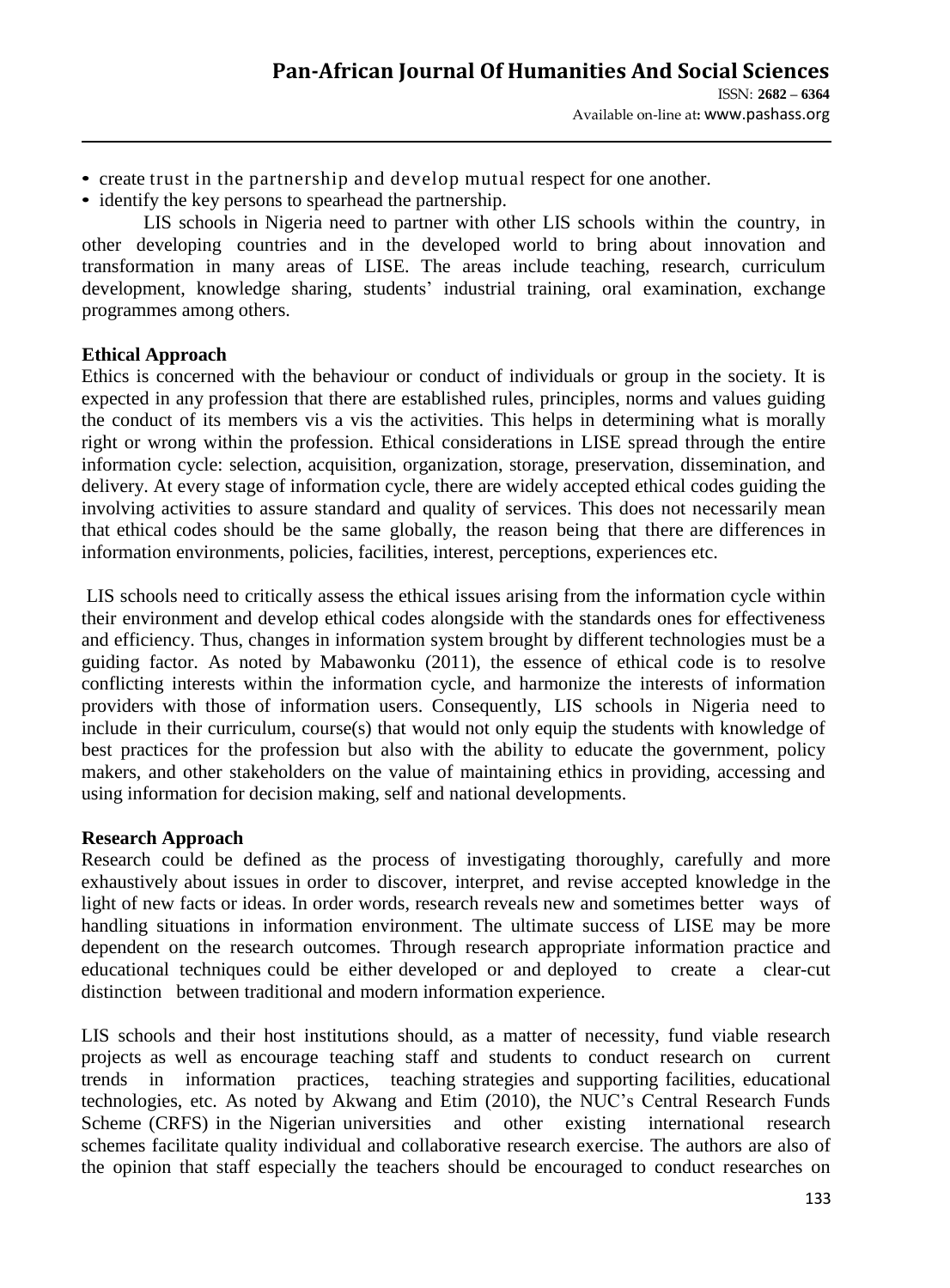current trends in library and information science. Such research outcomes should be presented and discussed publicly in different for awareness and implementation. Apart, LIS schools need to provide environment that supports quality research in terms of facilities and knowledge transfer. LIS students must be exposed to modern research practices resulting from the emerging technologies. However, the results of researches should be implemented to bring about innovations and transformation in LISE.

## **Entrepreneurship Approach**

Entrepreneurship is all about business engagements which involve identifying opportunities that are potentially valuable in the sense that they can be exploited and can yield sustainable profits. This is in line with the view of Ojeifo (2013) that entrepreneurship is the willingness and ability of individuals to identify environmental changes and exploit investment opportunities to produce goods and services for public consumption. However, entrepreneurship is aimed at creating employment for one self and for others as well as adding value to professions.

Obviously, the entire world, especially the developing countries, is faced with economic challenges that span from economic recession, unemployment, poverty, dwindling job prospects, youth restiveness, among others. To salvage this situation, aggressive efforts should be taken to expose the different aspects of entrepreneurship to students in all disciplines including LIS.

Entrepreneurship education, according to Nwokocha and Ogwo (2015), is a central pillar to economic and social development of the society. In other words, acquisition of entrepreneurial skills by LIS students remains the way out from the economic menace.

Consequently, it is crucial for LIS schools to introduce departmental courses that will quicken entrepreneurship spirit in the students. Although, core courses like indexing and abstracting, bibliography, technical services, etc are traditional courses geared towards equipping students with necessary skills to be self-employed after graduation. More of such courses should be incorporated into LIS curriculum to establish strong entrepreneurial culture among students. Also, quality infrastructural facilities need to be provided to facilitate adequate practical experience that could help students develop expertise in any chosen area. Babalola, Abifarin, and Ahmed (2015) and Nwokocha and Chimah (2015) note that there are many entrepreneurial opportunities abound for information professionals especially in this technology age. Book publishing, book selling, information brokerage, consultancy services, database and website designing, information repackaging, marketing information facilities, data mining, project management, and a lot more are investment opportunities to be explored by information professionals in order to become self-employed.

#### **Education and Training Approach**

This approach focuses on the education and training of teaching and non-teaching staff working in and for LIS schools. Education and training of staff is one of the most critical ingredients for improved organizational performance (Sivadas, 2012). Education is simply the process or art of imparting knowledge, skill, ability, and judgement on individuals to enable them function effectively. It aims at providing opportunities for individuals to develop and inculcate proper values and intellectual capability through a structured programme. Training, on the other hand, is a continuous assistance or coaching given to employees in order to make them have current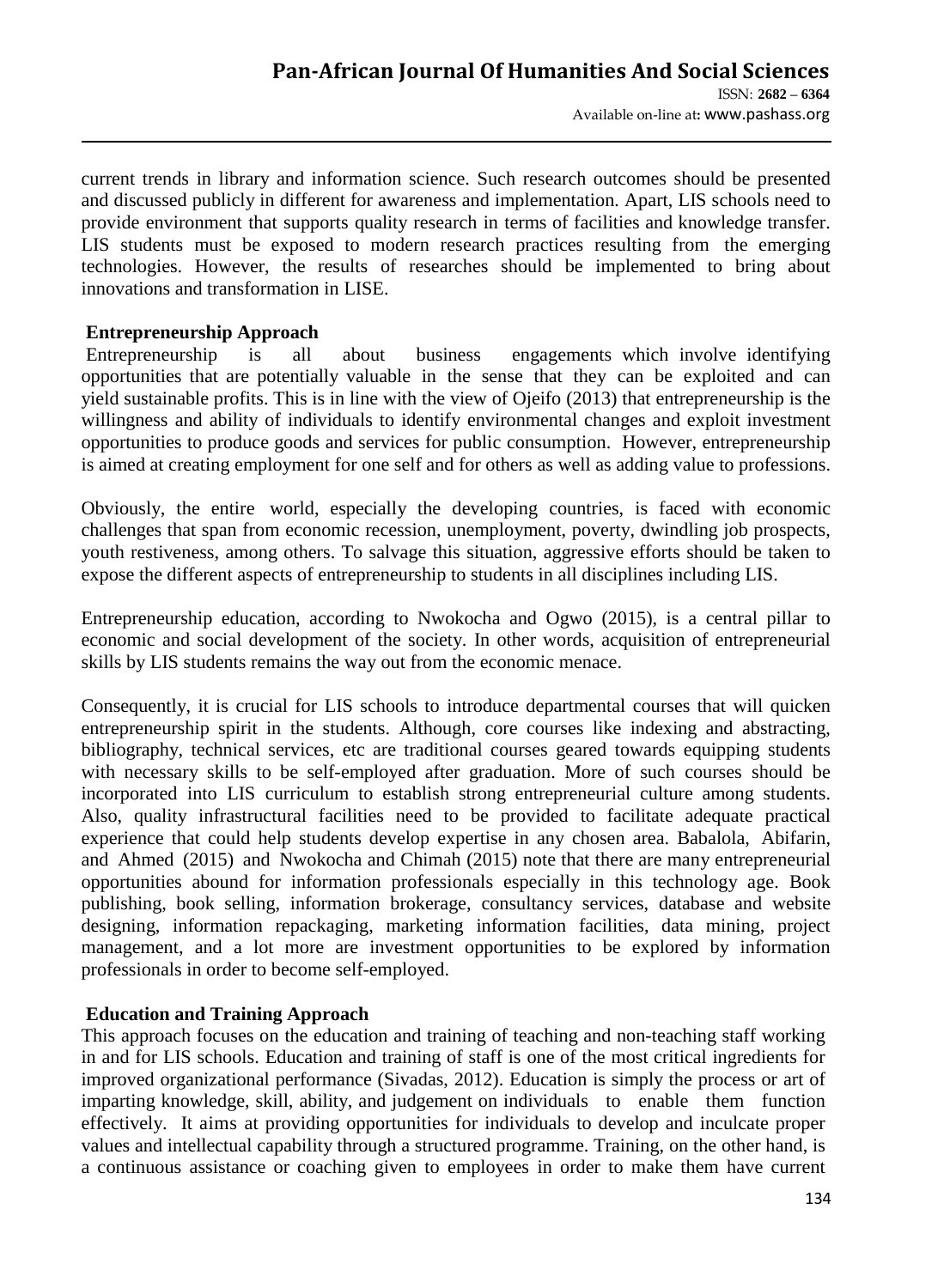## **Pan-African Journal Of Humanities And Social Sciences**  ISSN: **2682 – 6364** Available on-line at**:** www.pashass.org

knowledge of the job contents, scope, and relationship within the organization (Ohakwe, 2007). Training is usually applied mostly after recruitment, but in some organizations training of employees is done on a periodic basis. Considering the technological advancement and changes in the teaching environment, process, and strategies, staff who are drivers of the change must receive some level of education and be continuously trained. Johnson (2012) affirmed that all activities of any institution are initiated and determined by the persons that make up the institution. That means, the available school plants, equipment, computer systems, and all other facilities are unproductive except for human efforts and directions. Therefore, staffs need to be technically and socially competent to perform adequately on a given task or job. LIS schools and other stakeholders should understand that no matter how carefully screened the employees were at the point of recruitment, there is a typical gap between what they know and what they should know. Any LIS school which desires to gain competitive edge, needs among other things, extensive and effective training of its teaching and non-teaching staff. In order to maintain a strong base of staff who are highly creative, efficient, foresighted, and adaptable to innovation and transformation in the desired subject area, the provision of facilities for staff education and training is paramount. Deserving teaching and nonteaching staff should be encouraged to develop themselves academically. That is, they should be encouraged to acquire higher qualifications. Also, there is need for staff to develop themselves professionally to be able to function more effectively and efficiently in the discharge of duties assigned to them.

The facilities put in place in academic institutions to facilitate staff education and training include study leave with or without pay; study fellowship; staff development award; in-service training; sponsorship to attend conferences, workshop, and seminars; externally sponsored study; part-time studies/day release; and short- term refresher courses. There is a continual need for short courses and in-house training for administrative and secretarial staff to increase their individual and organizational performance. It is believed that when all the staff in LIS School and other serving departments are adequately educated and trained, they will develop knowledge, skills, and attitudes to support innovation and transformation in LISE.

#### **Challenges of LISE in Nigeria**

The present status of LISE in Nigeria is an indication that there are a lot of challenges facing the education of information professionals. Some of them as discussed below.

# **Lack of LIS School Autonomy**

Every academic programme including LIS operates within the confines of a defined structure. The structure reveals the faculty where a particular programme is hosted. No doubt, the programme's philosophy, goals, and contents should determine the faculty where it belongs but in the case of LIS, determining its faculty is a continuing challenge. It is observed that the determining factor for LIS domiciliation in Nigerian institutions is the policy of the parent institution. The parent institutions determine where LIS schools should be housed without considering the appropriateness. These schools are ironically located in Faculty of Education; Social Sciences; Management Sciences; Schools of Management; Schools of Information and Technology, etc. The domiciliation demands total compliance with both the structure and curriculum of programmes run in such faculties and schools. This situation may not support the desired learning experiences for LIS students. Another dimension to the hick ups is in the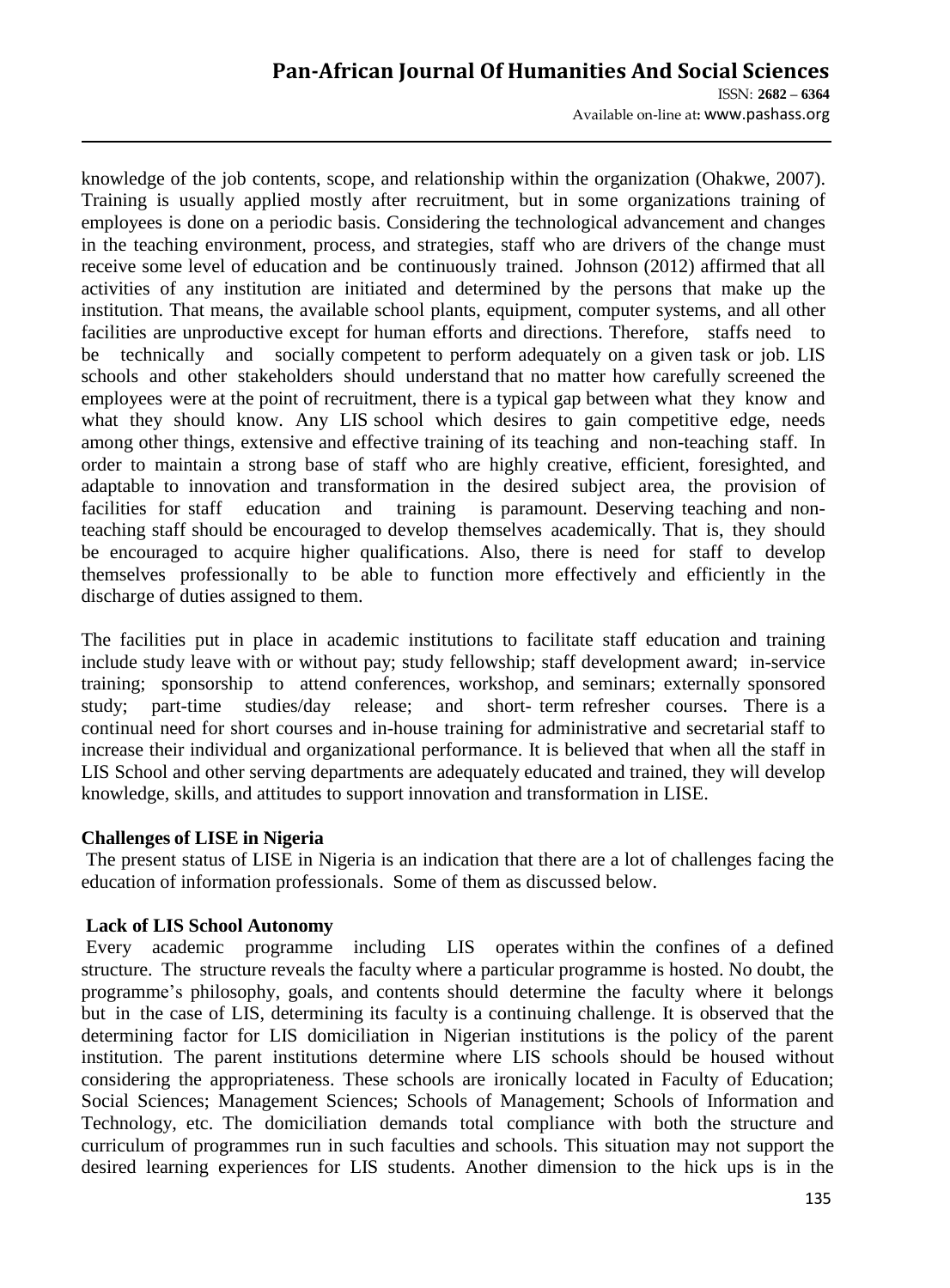nomenclature of certificates awarded to LIS students upon graduation. For instance, some institutions award BLS as first degree and MLS as master's degree, others award BLIS and MLIS respectively for the same programme. This variation is evident in all levels of LIS programmes and this is disheartening to students and staff in the field as well as the society.

## **Ineffectiveness of Professional Association for LIS**

The role of professional associations has been and continues to be very essential especially in this revolutionary process of librarianship and other information professions. Palmquist and Davis (1998) define professional associations as platforms required for professions to accomplish anything that will bring about self-identification and cultural authority and importance. In other words, professional associations are established to strengthen their professions for future by lobbying, controlling practice, certifying and accrediting educational programmes which produce new members into the profession. This primary goal places professional associations at the vortex of every development in their professions. Presently, there are several national, regional, and international professional associations for LIS. The Nigerian Library Association (NLA), Nigerian Association of Library and Information Science Educators (NALISE),

Librarians Registration Council of Nigeria (LRCN), African Library and Information Associations and Institutions (AFLIAI), International Federation of Library Association (IFLA) and many others supposed to shape LISE at local, regional, and international levels. Some of these associations have existed for decades without exerting the desired influence on the principal issues affecting LISE. Unlike other notable professional associations like Council for Registration of Engineers(COREN), Institute of Chartered Accountant of Nigeria (ICAN), Nigerian Bar Association (NBA), Nigerian Medical Association (NMA), etc which have to some extent brought recognition and stability to their professions, LIS associations seem not to maintain professional control on issues like LIS course contents and domiciliation; employment and research interests of LIS graduates; verification of facilities and accreditation of LIS programmes; establishment of code of ethics; members welfare; among others.

#### **Unstandardized LIS Curriculum**

LISE, like other academic programmes, is guided by structured curriculum which outlines series of intended learning experiences to be provided and directed by educational institutions for desired goals. No doubt, LIS schools have published curriculum which outlines the statement of desired objectives, lists and description of courses at various levels, and sometimes series of useful teaching strategies. But as observed by Uhegbu and Unagha (2008) LIS curriculum continues to be plagued by improper standardization. The authors noticed inadequacy in the curriculum contents and regimentation, and students' work experience programmes among others. Akwang (2013) made similar observations, where the author noted that the content of LIS curriculum does not adequately cover opportunities for self-employment, and job competition in developed communities. Andrew (2005) also observed inadequacies in LIS curriculum. The author notes that the

LIS curriculum contents used in most library schools in Nigeria do not adequately support the aim of LISE and perhaps national growth and development. It is observed that LIS curriculum used in many academic institutions in Nigeria has not been reviewed in the real sense of it over the years to capture the needs and expectations of the information society. Diso and Njoku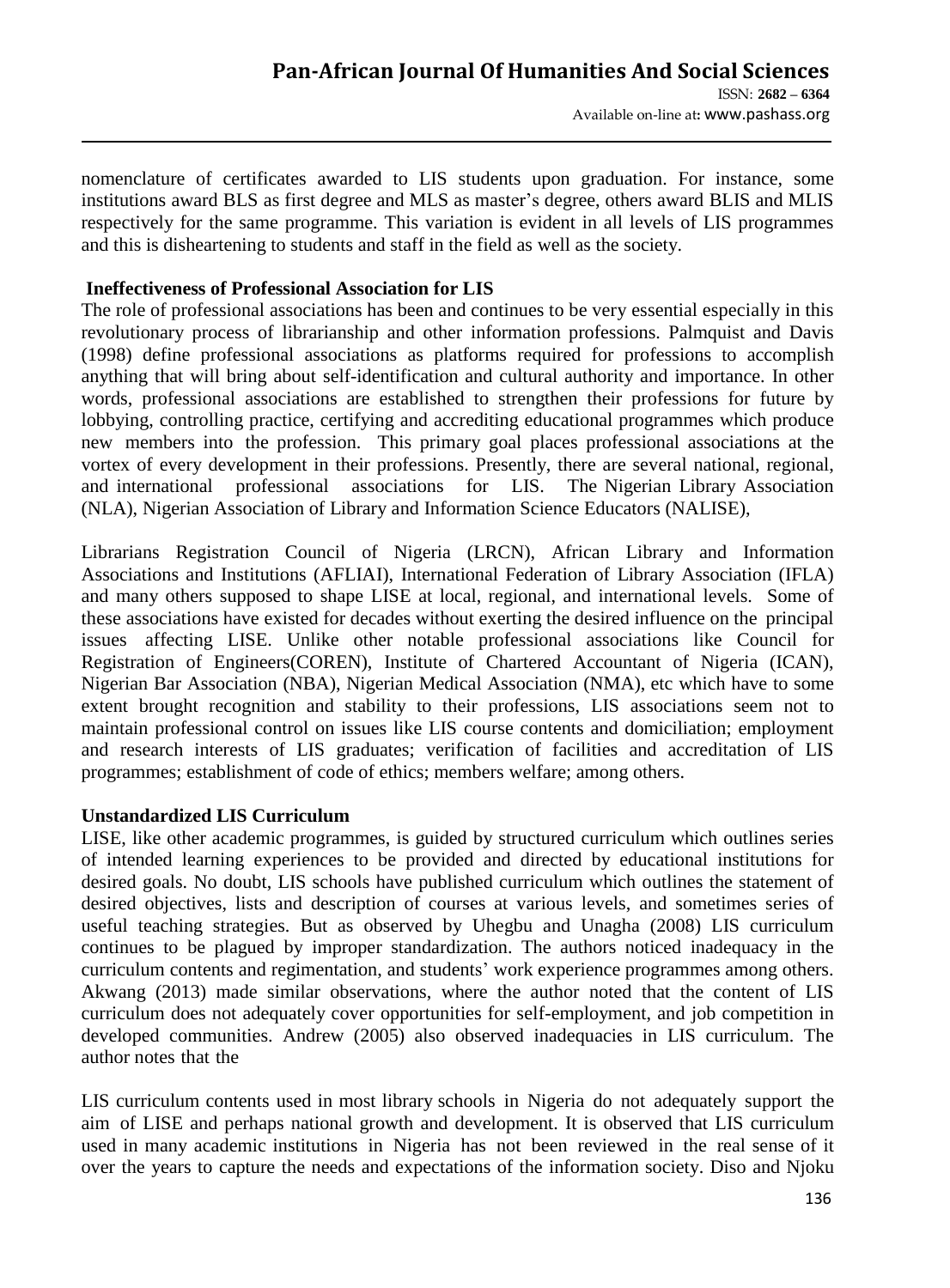(2013) are concerned with the responsiveness of LIS educators towards curriculum reforms or review among other issues. The authors observed little or lack of agreement among those concerned on what courses should be taught and in what depth at every education level, what methodologies to adopt for a desired learning experience, and the competency in exit behaviour of LIS graduates. These basic curriculum issues need to be ascertained for proper training of information professionals who are capable to meet the present and future information needs of the society viz à viz innovation and transformation.

#### **Inadequacy of Competent Staff**

The issue of inadequate competent staff is one of the most serious dilemmas facing LIS education at all levels. As noted by Adomi (2007) and Akwang (2013), the staffs, especially the teachers who are supposed to interpret educational policies, apply principles and theories in real life situations as well as hold trust for the implementation of LIS curriculum are not available in good number. Dikwar (2008) reiterates that the main reason for inadequacy of quality teaching staff could be poor pay, bad conditions of service, and resultant drift of teachers to other professions. It is observed that many LIS teachers tend to join politics for elected or appointed positions or serve at a higher capacity. As a result of this, the few available competent LIS educators are faced with so much teaching load which contributes to the decline in the level of LISE. When there are no adequate competent teachers in LIS School, the students are not trained and educated effectively and they are not exposed to innovations in the profession. Ayodeji (2002) corroborate that quality of teaching correlates highly with the level of students' achievement. The author also notes that a competent LIS teacher is not only recognized on the basis of qualification but on the capability of retaining and expressing innate potentialities to create desired innovations and transformation in information professions.

# **Inadequacy of Teaching and Learning Facilities**

LIS education like other academic programmes requires extensive use of quality facilities that support the process of teaching and learning. Suffice to say that no educational programme in any institution can thrive without quality teaching and learning facilities. LIS schools need standard size lecture halls with pitched floor, well-furnished staff offices with toilet facilities, libraries, and well equipped common room for students. Also, the availability of multimedia room, work rooms, laboratories, microphones and loudspeakers, projector screens, and other modern teaching and learning facilities could enhance instruction delivery. Evarista (2009) describes the state of teaching and learning facilities in Nigerian institutions as deplorable, noting that the facilities are either lacking or grossly inadequate. It is a worrisome situation that most lecture halls in academic institutions does not accommodate all the students a time. LIS students are seen standing by the windows and doors outside receiving lectures prompting the lecturer to teach at the top voice for not less than one hour in the bid to catch the attention of the overwhelming number of students. The wretched situation does not only hamper teachers' effectiveness but also leads to serious negative impact on teachers and students' morale for innovation and creativity. This problem could be greatly attributed to a lot of factors like poor and epileptic funding of higher institutions, mismanagement of the available funds, and lack of quality consciousness, poor maintenance culture, and misplacement of priority in government. However, LIS schools as a matter of exigency need to provide modern teaching and learning devices for practical groundings that could support innovation and transformation in information disciplines.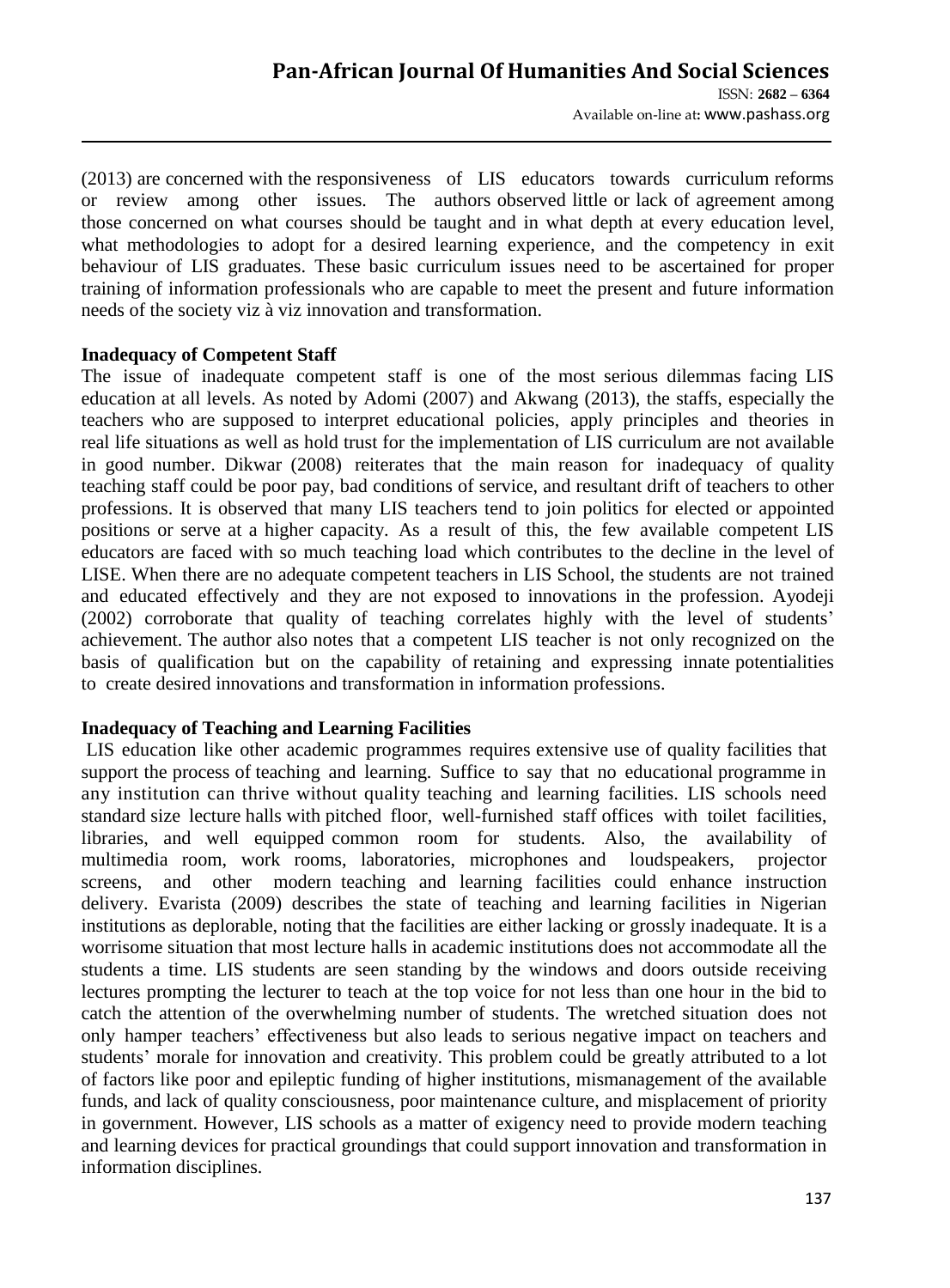## **Poor Collaboration between LIS schools and Relevant Departments**

One of the outstanding peculiarities of LISE is its multidisciplinary nature. It liaises with other relevant departments to make a difference in the discipline and profession. This link is obvious as the discipline trains information professionals to function effectively in a variety of information environments related to various academic disciplines. For this purpose, LIS schools do collaborate and cooperate with schools or departments of Information Technology, Computer Science, Management Sciences, Mathematics and Statistics, etc. Again, LIS students are encouraged to take elective courses from these schools or departments within the host institution. So far, the experience is noted to be discouraging due to poor administrative arrangements.

Also, issues relating to LIS students who are offering elective courses in other departments are rarely treated with the same weight for direct students in such departments especially in the areas of time-table adjustment, submission of results, students' guidance, among others. Perhaps, this could be attributed to the fact that LIS students are viewed as adjunct students whose academic affairs should not be given preference. Be that as it may, the poor collaboration between LIS schools and other department does not support the sense of shared purpose for innovation and transformation.

#### **Summary and Conclusion**

This paper presents a descriptive method of bringing about innovational and transformational changes in the Library and Information Science Education (LISE) in Nigeria. It defines the concepts of innovation and transformation and discusses their relevance to librarianship. The emphasis on innovation derives from the increase in awareness, use, and development of new ideas, knowledge, skills, and techniques in global value chain. Transformation is dictated by the need to keep abreast with changes in information sector and revolutionize LISE in Nigeria. Other considerations include the need to prepare information professionals that could build through quality services information users' loyalty and patronage as well as stay competitive in labour market. In this regard, the paper identifies and expatiates on some approaches for bringing about desired innovation and transformation in Nigerian LISE. These include technology, management, partnership and collaboration among relevant stakeholders, research, education and training, and ethical approaches. Among the challenges identified are lacks of standardized curriculum for specified degree, diploma, and certificate programmes, assailable role of Library Associations in enforcing standards compliance by LIS schools, host institutions, and other constituencies. The paper recommends that provision of topnotch facilities, re-designing of LIS curriculum, recruitment of competent staff should be given high priority.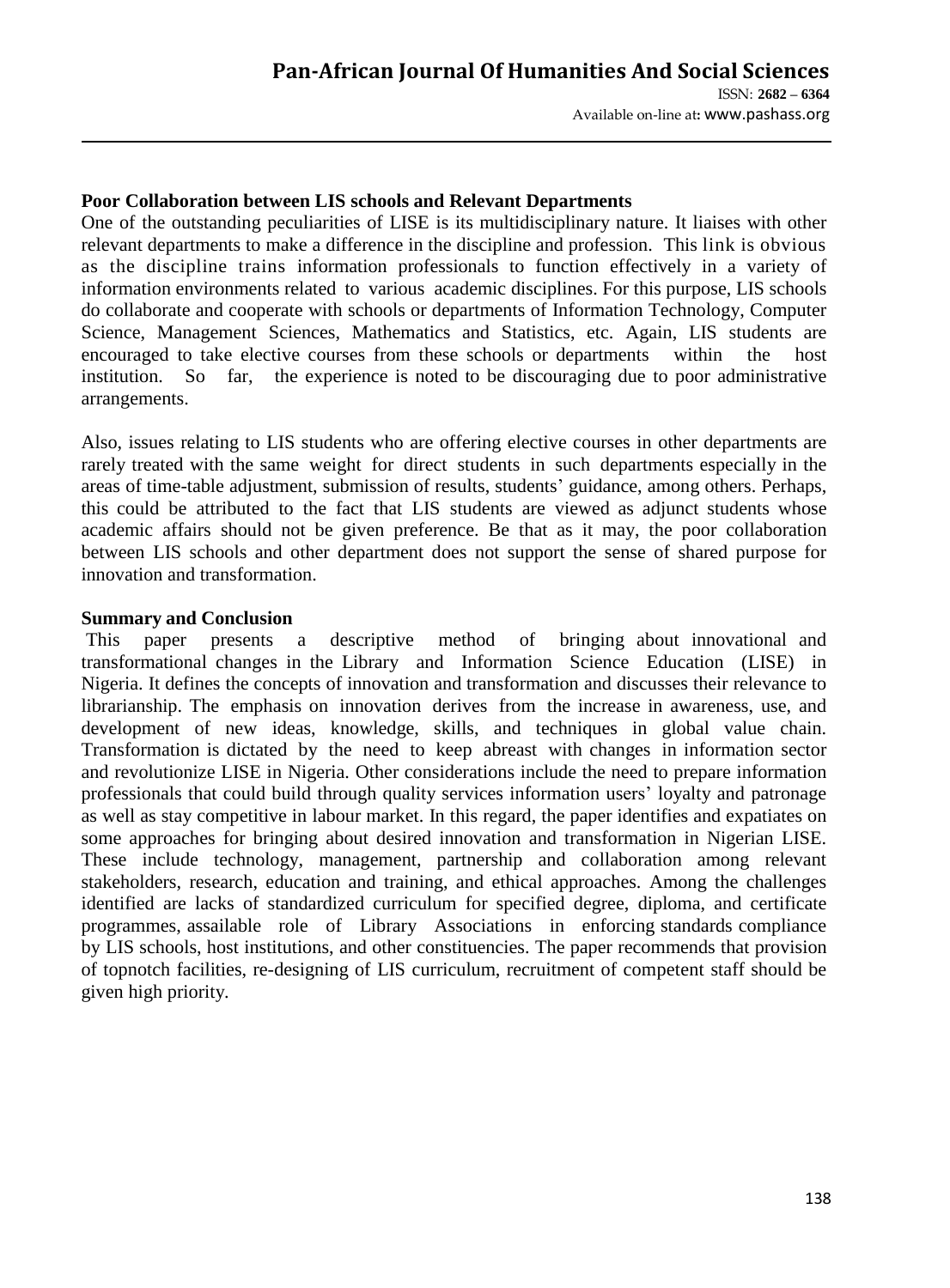#### **References**

- Adomi, E. E. (2007). Student expectations of faculty in Nigerian LIS School. *Library Philosophy and Practice.* Retrieved on 11 March, 2018 at *[https://www.webpages.uidaho.](http://www.webpages.uidaho/)edu/mbolin/adomi.pdf.*
- Akwang, N. E. ( 2013). *Quality a s s u r a n c e i n d i c e s a n d Library and Information Science teachers' effectiveness in Federal universities in South-south zone of Nigeria*. Unpublished Ph.D. Seminar Paper, Abia State University, Uturu.
- Akwang, N. E. and Etim, I. A. (2010). Quality assurance mechanisms and information services delivery in university libraries. *African Journal of Education and Management.* 2 (1&2), 103-110.
- Andrew, S. (2005). Education for librarianship: looking ahead 3: program for librarianship. *Library Association Record* 65 (8): 295-299.
- Anyanwu, F. A. (2010). *Practice of entrepreneurship and youth empowerment*. Owerri: Uzopietro Publishers.
- Ayodeji, O. (2002). *The crises of research and academic publishing in Nigerian universities: the 20th century and beyond*. Paper presented at the 28th Annual Spring Symposium, African Universities in the 21<sup>st</sup> Century (CODESTRIA) Dakar, Senegal, April.
- Babalola, G. A., Abifarin, F. P. and Ahmed, A. O. (2015). *Productivity, profitability, and entrepreneurial skills needed in setting up and maintaining library and information firms: a study of Abuja, Nigeria. P*aper presented at the Annual Conference of the National Association of Library and Information Science Educators (NALISE), University of Uyo, Uyo.
- Dikwar, S. (2008). Teaching and learning in higher education. In D. George, J. G. Arasu, P. Agrawal and M. K. Gupta (Eds.) *Quality education: prospects and challenges.*  New Delhi: A.P.H. Publishing Corporation.
- Diso, L. I. and Njoku, I. F. (2013). Library and information science education in Nigeria: curricula contents versus cultural realities. Retrieved on 11 March, 2019 at *[www.tandfonline.com/doi/pdf/10.1080/.](http://www.tandfonline.com/doi/pdf/10.1080/)*
- Evarista, E. O. (2009). Higher education teaching in Nigeria: problems and the way forward. *Journal of Teacher Perspective.* 3 (1): 168-173.
- Hornby, A. S. (2011). *Oxford advanced learner's dictionary of current English*. New York: Oxford University Press.
- Johnson, V. (2012). Manpower training and development in the Nigerian civil service. *Journal of Personnel Management.*16: 45-62.

Mabawonku, I. (2011). Teaching information ethics in Nigerian library schools and some tertiary institutions: overview, challenges, and prospects. Retrieved on 10 March, 2019 a*t www.africainfoethics.org/pdf/2010/presentations/Ma bawonku.*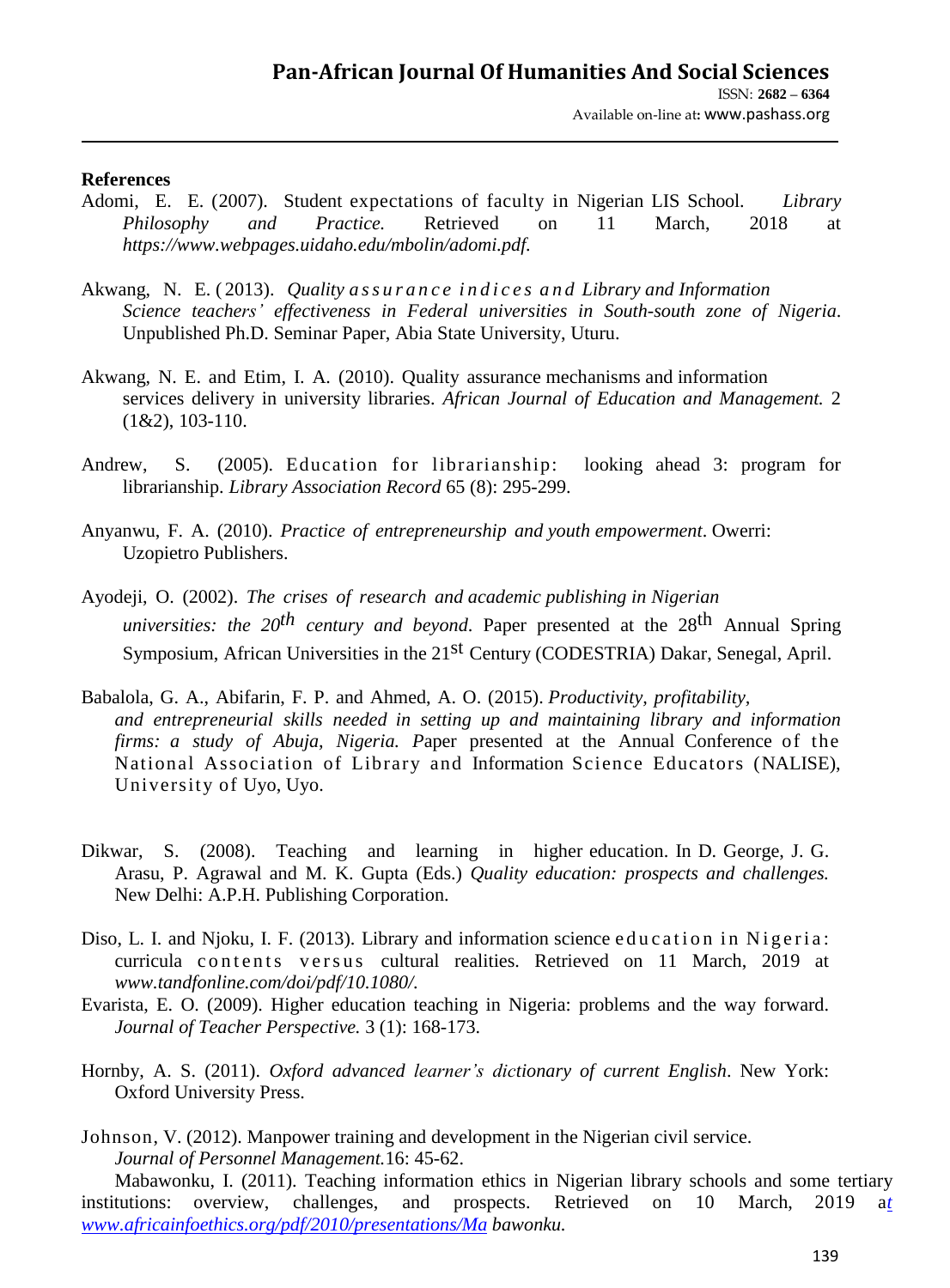Mohammed, Z. (2013). *Application and training of visionary, innovative, and creative library and information professionals in library and information science*

schools in Nigeria. In a Compendium of Papers Presented at the 45<sup>th</sup> Annual Conference of Nigeria Library Association, Calabar, June 9-14: 167-187.

- Nwokocha, U. and Chimah, J. (2015). *Commoditization of knowledge and information for sustainable development: imperative for entrepreneurial librarians and information scientists*. Paper presented at the Annual Conference of the National Association of Library and Information Science Educators (NALISE), University of Uyo, Uyo.
- Nwokocha, U. And Ogwo, O. (2015). *Training for self-reliance: an analysis of entrepreneurship in ABSU library school.* Paper presented at the Annual Conference of the National Association of Library and Information Science Educators (NALISE), University of Uyo, Uyo.

Ohakwe, S. N. (2007). *Office practice I*. Owerri: Bon Publishers.

- Ojeifo, S. A. (2013). Entrepreneurship education in Nigeria: a panacea for youth unemployment. *Journal of Education and Practice.* 4 (6): 61-67.
- Palmquist, Ruth and Davis, Donald G. (1998). Professional associations for Library and Information Science Education. In Loriene Roy and Brooke Sheldon (Eds.) *Library and information studies education in United States.* London: Mansell Publishing Limited.

Rao, V. S. P. (2012). *Management: text and cases 2 nd Ed.* New Delhi: Excel Books.

Sivada, K. K. (2012). *Library management.* New Delhi: A.P.H. Publishing Cooperation.

Uhegbu, A. N. and Unagha, A. (2008). Standardization of library and information science curriculum. *The Research Librarian.* (3): 43-53